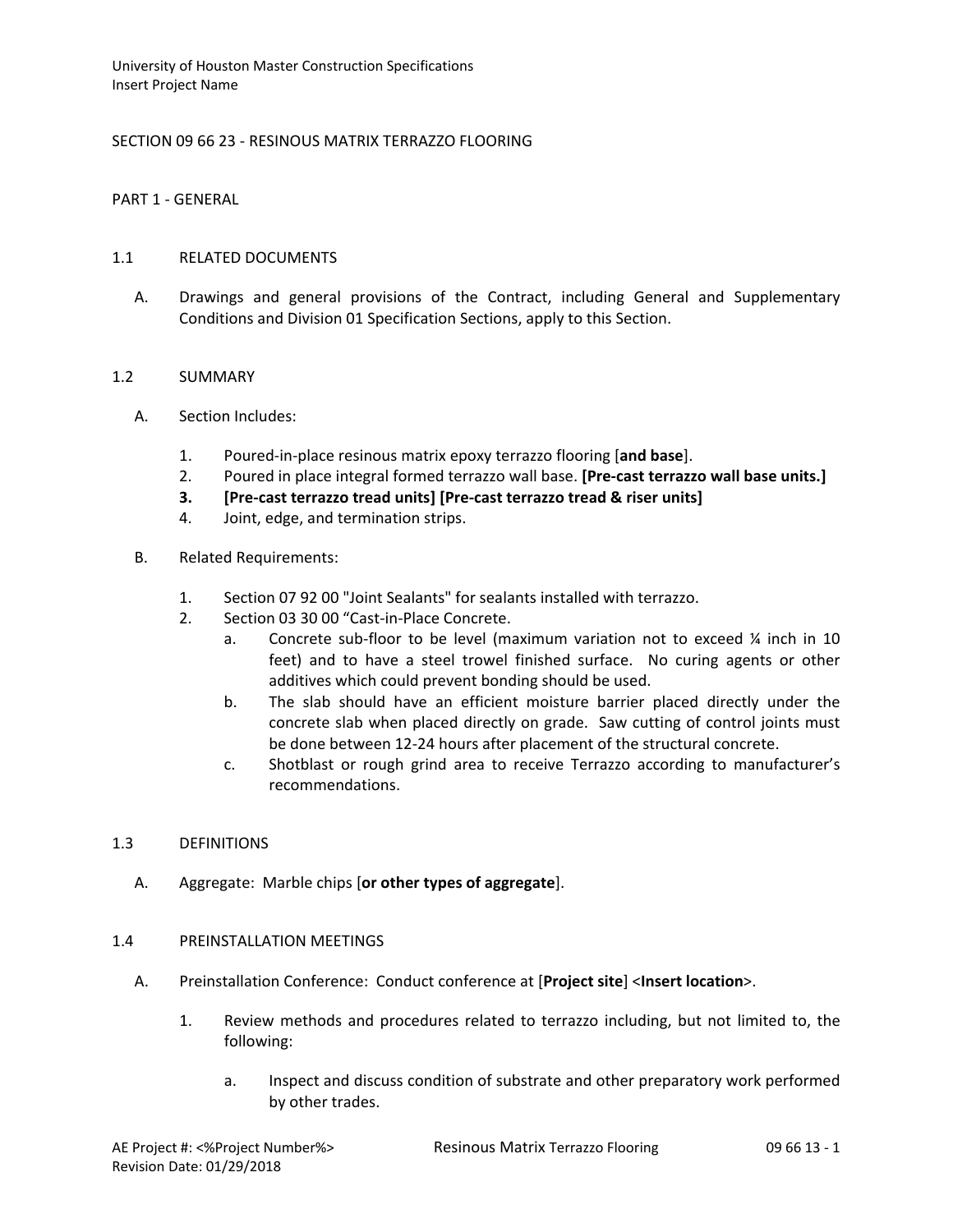- b. Review and finalize construction schedule and verify availability of materials, Installer's personnel, equipment, and facilities needed to make progress and avoid delays.
- c. Review special terrazzo designs and patterns.

# 1.5 ACTION SUBMITTALS

- A. Product Data: For each type of product.
- B. LEED Submittals (Projects authorized for LEED certification only):
	- 1. Product Data for Credit MR 4: For products having recycled content, documentation indicating percentages by weight of postconsumer and preconsumer recycled content. Include statement indicating cost for each product having recycled content.
	- 2. Product Data for Credit IEQ 4.1: For adhesives, documentation including printed statement of VOC content.
	- 3. Product Data for Credit IEQ 4.3: For sealers, documentation including printed statement of VOC content.
	- 4. Product Data for Credit IEQ 4.3: For terrazzo flooring, documentation from an independent testing agency indicating compliance with the FloorScore Standard.
	- 5. Laboratory Test Reports for Credit IEQ 4: For [**adhesives**] [**and**] [**flooring system**], documentation indicating that products comply with the testing and product requirements of the California Department of Health Services' "Standard Practice for the Testing of Volatile Organic Emissions from Various Sources Using Small-Scale Environmental Chambers."
- C. Shop Drawings: Include terrazzo installation requirements. Include plans, elevations, sections, component details, and attachments to other work. Show layout of the following:
	- 1. Divider strips.
	- 2. Control-joint strips.
	- 3. Expansion-joint strips.
	- 4. Accessory strips.
	- 5. Abrasive strips.
	- 6. Stair treads, risers, and landings.
	- 7. Precast terrazzo jointing and edge configurations.
	- 8. Terrazzo patterns.
	- 9. <**Insert requirements**>.
- D. Samples: For each exposed product and for each color and texture specified, [**6 inches (150 mm)**] <**Insert dimension**> in size.
- E. Samples for Initial Selection: NTMA color plates showing the full range of colors and patterns available for each terrazzo type.
- F. Samples for Verification: For each type, material, color, and pattern of terrazzo and accessory required showing the full range of color, texture, and pattern variations expected. Label each terrazzo sample to identify manufacturer's matrix color and aggregate types, sizes, and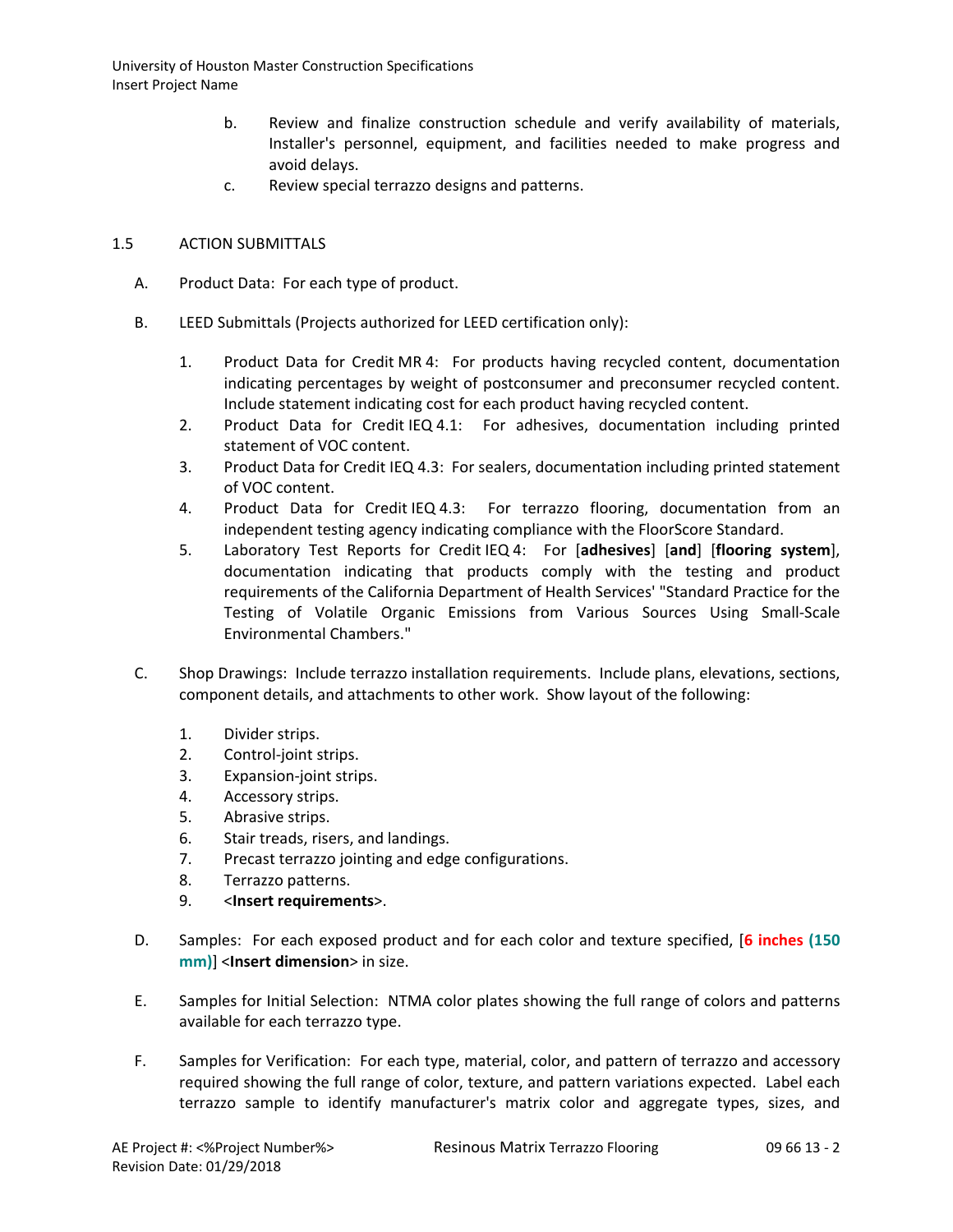> proportions. Prepare Samples of same thickness and from same material to be used for the Work, in size indicated below:

- 1. Terrazzo: [**6-inch- (150-mm-)**] <**Insert dimension**> square Samples.
- 2. Precast Terrazzo: [**6-inch- (150-mm-)**] <**Insert dimension**> square Samples.
- 3. Accessories: [**6-inch- (150-mm-)**] <**Insert dimension**> long Samples of each exposed strip item required.

#### 1.6 INFORMATIONAL SUBMITTALS

- A. Qualification Data: For Installer.
- B. Material Certificates: For each type of terrazzo material or product, from manufacturer.

#### 1.7 CLOSEOUT SUBMITTALS

A. Maintenance Data: For terrazzo to include in maintenance manuals.

#### 1.8 QUALITY ASSURANCE

- A. Installer Qualifications: An installer who is a contractor member of NTMA.
	- 1. Installation shall be performed by an applicator with minimum 3 years experience in work of similar nature and scope. Installer must be approved by the manufacturer of the floor surfacing materials. The contractor shall furnish a written statement from the manufacturer that the installer is acceptable.
- B. Source Limitations for Aggregates: Obtain each color, grade, type, and variety of granular materials from single source with resources to provide materials of consistent quality in appearance and physical properties.
- C. Suppliers shall provide materials in accordance with NTMA standards.
- D. Mockups: Build mockups to verify selections made under Sample submittals and to demonstrate aesthetic effects and set quality standards for materials and execution.
	- 1. Build mockups for terrazzo including accessories.
		- a. Size: Minimum 100 sq. ft. (9 sq. m) of typical poured-in-place flooring condition for each color and pattern [**in locations indicated**] [**in locations directed by Architect**] <**Insert location requirements**>.
		- b. Include [**base**] [**first three stair treads**] <**Insert item**>.
	- 2. Approval of mockups does not constitute approval of deviations from the Contract Documents contained in mockups unless Architect specifically approves such deviations in writing.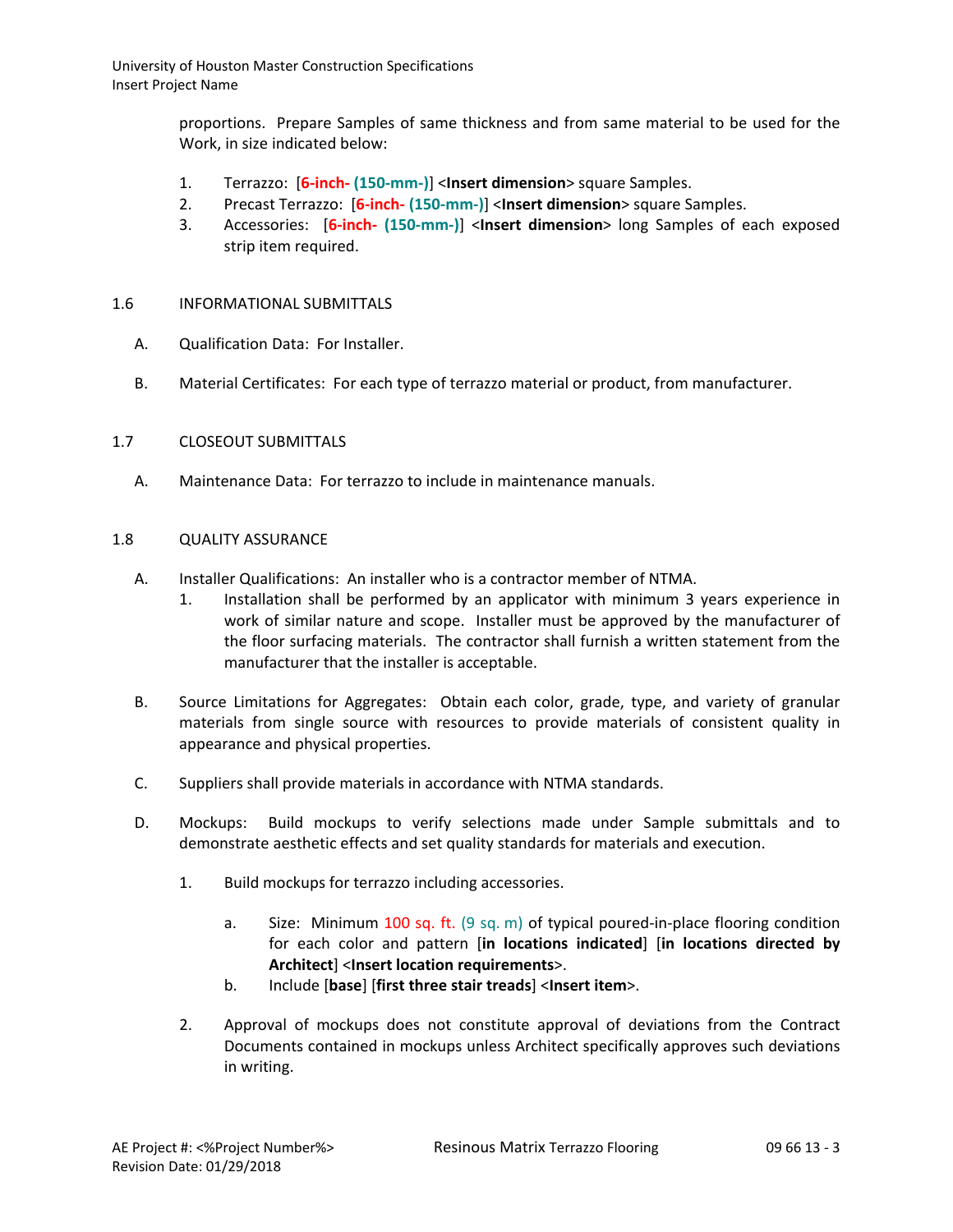## 1.9 DELIVERY, STORAGE, AND HANDLING

- A. Deliver materials to Project site in supplier's original wrappings and containers, labeled with source's or manufacturer's name, material or product brand name, and lot number if any.
- B. Store materials in their original, undamaged packages and containers, inside a well-ventilated area protected from weather, moisture, soiling, extreme temperatures, and humidity.

## 1.10 FIELD CONDITIONS

- A. Environmental Limitations: Maintain temperature above 50 deg F (10 deg C) for 48 hours before and during terrazzo installation.
- B. Field Measurements: Verify actual dimensions of construction contiguous with precast terrazzo by field measurements before fabrication.
- C. Provide permanent lighting or, if permanent lighting is not in place, simulate permanent lighting conditions during terrazzo installation.
- D. Close spaces to traffic during terrazzo application and for not less than 24 hours after application unless manufacturer recommends a longer period.
- E. Control and collect water and dust produced by grinding operations. Protect adjacent construction from detrimental effects of grinding operations.

# PART 2 - PRODUCTS

#### 2.1 PERFORMANCE REQUIREMENTS

- A. NTMA Standards: Comply with NTMA's "Terrazzo Specifications and Design Guide" and with written recommendations for terrazzo type indicated unless more stringent requirements are specified.
- B. FloorScore Compliance: Terrazzo floors shall comply with requirements of FloorScore Standard.
- C. Low-Emitting Materials: Flooring system shall comply with the testing and product requirements of the California Department of Health Services' "Standard Practice for the Testing of Volatile Organic Emissions from Various Sources Using Small-Scale Environmental Chambers."

#### 2.2 MATERIALS

- 1. Topping: Comply with NTMA's "Terrazzo Specifications and Design Guide" for terrazzo system indicated for matrix and aggregate proportions and mixing.
	- a. Terrazzo Topping Thickness: [**As indicated**] <**Insert dimension**>.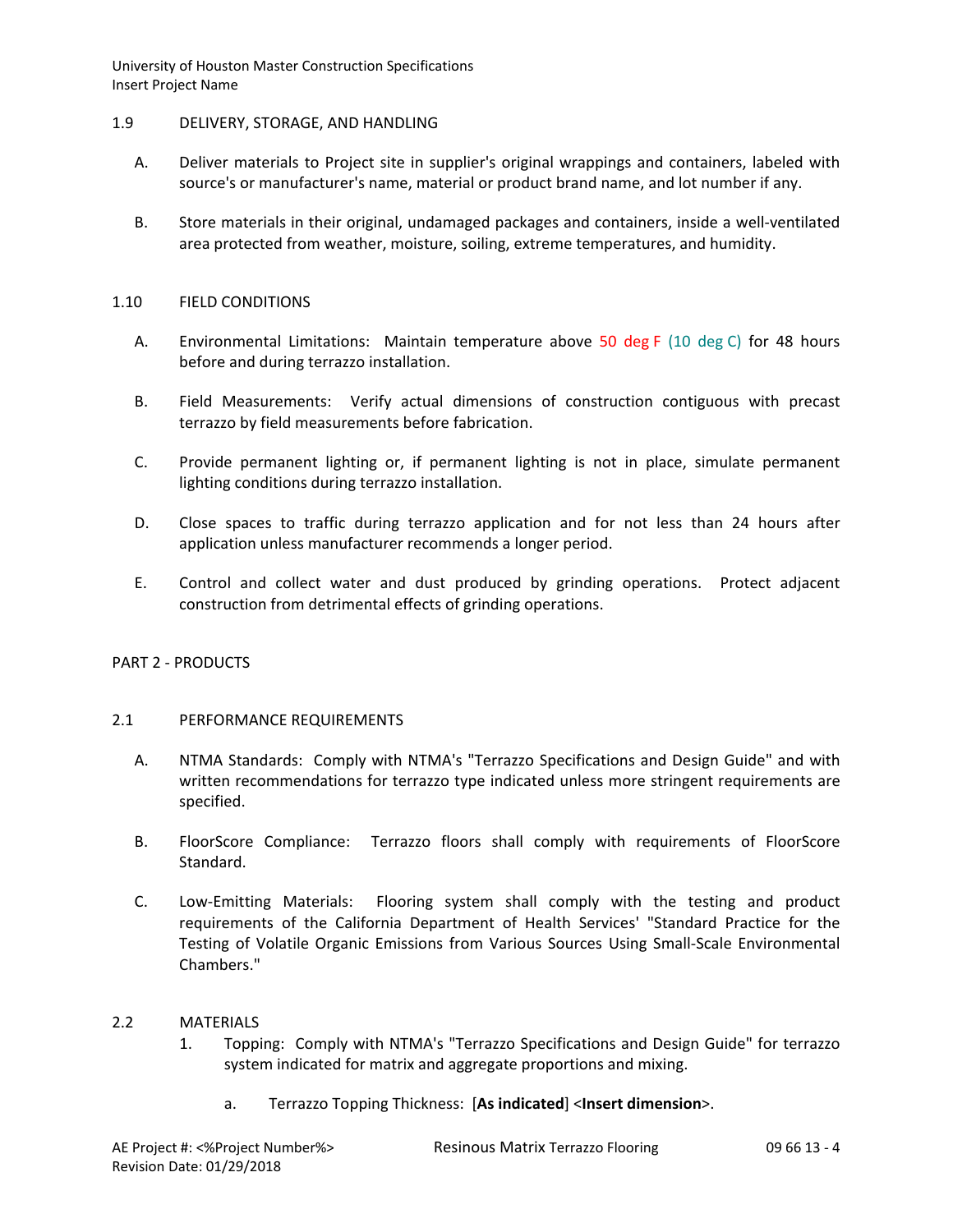- b. Formulated Mix Color and Pattern: [**As selected by Architect from NTMA standard-terrazzo plates**] [**As selected by Architect from NTMA Venetianterrazzo plates**] <**Insert NTMA color plate designation**>.
- c. Custom Mix Color and Pattern: [**Match Architect's sample**] [**Match existing**] <**Insert custom design-mix attributes**>.
- B. Materials:
	- 1. Epoxy resin mixed according to manufacturer's recommendation and tested without aggregate added. All specimens cured for 7days at 75 degrees plus or minus 2 degrees Fahrenheit and 50% plus or minus 2 R.H. The product shall meet the following requirements:

| <b>Property</b>            | Test Method                                                                                            | Requirement                                                                                                                                                                                |
|----------------------------|--------------------------------------------------------------------------------------------------------|--------------------------------------------------------------------------------------------------------------------------------------------------------------------------------------------|
| <b>Hardness</b>            | ASTM D-2240 using Shore D<br>Durometer                                                                 | 60-85                                                                                                                                                                                      |
| <b>Tensile Strength</b>    | ASTM D- D-638 run at .2"<br>min. Specimen made using<br>"C" die listed in ASTM D-412                   | 3,000 psi Minimum                                                                                                                                                                          |
| Compressive Strength       | ASTM D-695 Specimen "B"<br>cylinder                                                                    | 10,000 psi Minimum                                                                                                                                                                         |
| <b>Chemical Resistance</b> | ASTM D-1308 seven days at<br>room temperature by im-<br>mersion method have no<br>deleterious effects: | The following contaminants used:<br>Distilled Water  1% Soap Solution<br>Mineral Water  10% Sodium Hydroxide<br>Isopropanol10% Hydrochloric Acid<br>.025 Detergent Solution 5% Acetic Acid |

- 2. Epoxy Resin mixed according to manufacturer's recommendations and blended with 3 volumes of Georgia White marble blended 60% #1 chip and 40% #0 chip, ground and grouted with epoxy resin according to 3.02 C-2-Finishing to a nominal 1/4" thickness. All specimens cured 7 days at 75 degrees plus or minus 2 degrees Fahrenheit and 50% plus or minus 2% R.H. The finished epoxy terrazzo shall meet the following requirements:
	- a. Flammability: When tested in accordance with ASTM-D-635, the Epoxy terrazzo shall comply with the following value: Self-extinguishing, extent of burning 0.25 inches maximum.
	- b. Thermal Coefficient of Linear Expansion: when tested in accordance with ASTM-D-696, the Epoxy terrazzo will comply with the following value: 25 x 10-6 inches per inch per degrees to 140 degrees Fahrenheit maximum. Temperature range - 12 degrees to 140 degrees Fahrenheit.
	- c. Bond Strength: When tested in accordance with Field Test Method for surface soundness and adhesion as described in ACI Committee No. 403 Bulletin Title No. 59-43 (Pages 1139-1141) the Epoxy terrazzo shall comply with the following value:
		- 1) 100% concrete failure minimum, with 300 PSI minimum tensile strength. *NOTE: THIS TEST IS INTENDED TO EVALUATE THE BOND TO THE CONCRETE SUBFLOOR. A 100% CONCRETE FAILURE INDICATES A GOOD BOND.*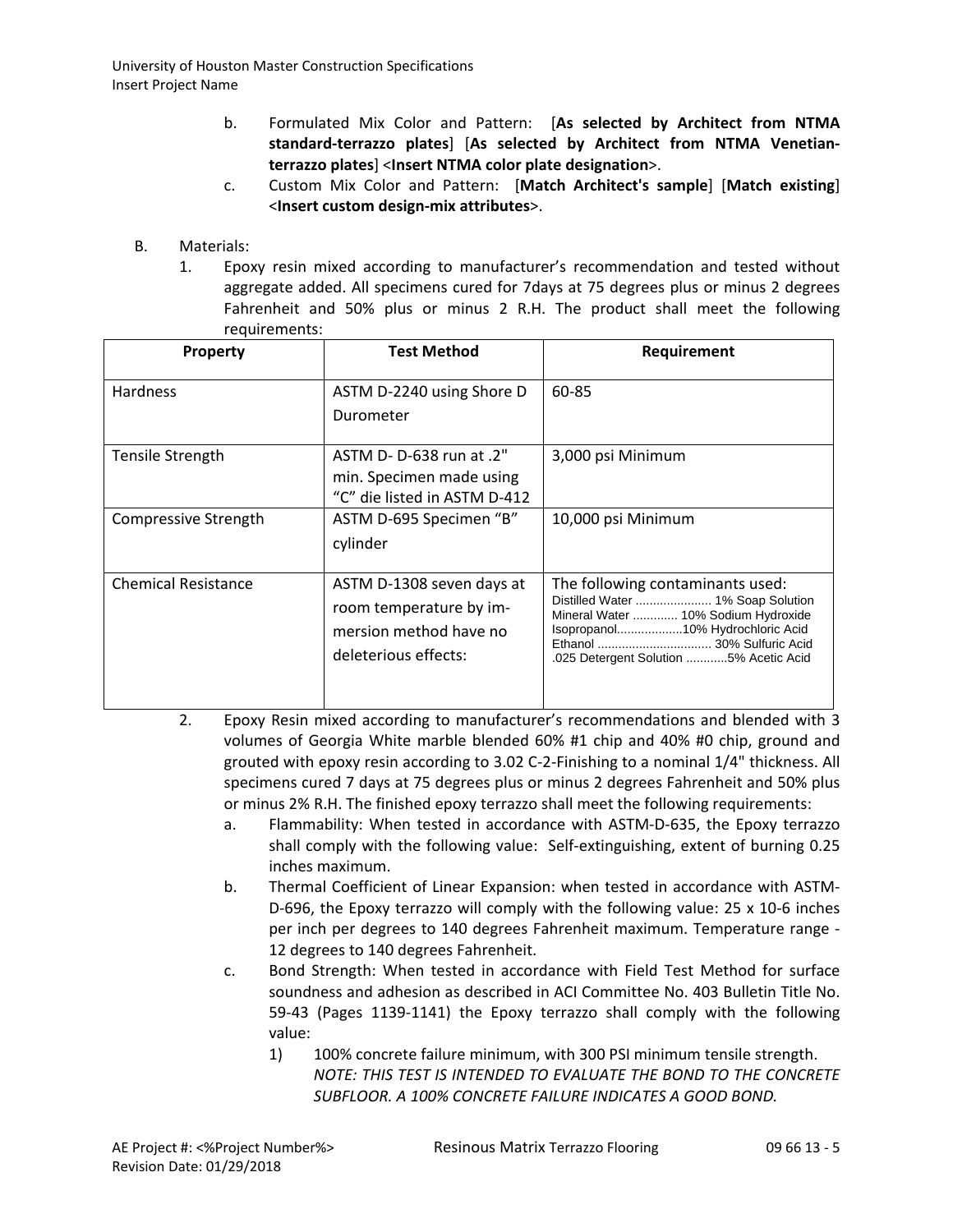- 3. Marble Chips:
	- a. Size: To conform to NTMA gradation standards. *NOTE: SEE PRODUCT INFORMATION.*
	- b. Abrasion and Impact resistance when testing in accordance with ASTM C 131-89 shall not exceed 40% loss.
	- c. 24 Hour absorption rate not to exceed 0.75 percent.
	- d. Chips shall contain no deleterious or foreign matter.
	- e. Dust content less than 1% by weight.

## 2.3 PRECAST TERRAZZO

- A. Manufacturers: Subject to compliance with requirements, [**provide products by the following**] [**provide products by one of the following**] [**available manufacturers offering products that may be incorporated into the Work include, but are not limited to, the following**]:
- B. Manufacturers: Subject to compliance with requirements, provide by one of the following:
	- 1. [Precast Terrazzo Enterprises, Inc.](http://www.specagent.com/LookUp/?uid=123456789861&mf=04&src=wd)
	- 2. [Romoco Precast Terrazzo Products,](http://www.specagent.com/LookUp/?uid=123456789862&mf=04&src=wd) subsidiary of Roman Mosaic &Tile Company
	- 3. [Wausau Tile, Inc.; Terra Paving Products Division.](http://www.specagent.com/LookUp/?uid=123456793241&mf=04&src=wd)
	- 4. Substitutions: see section 01 25 00 Substitution Procedures.
- C. Precast Terrazzo Base <**Insert designation**>: Minimum 3/4-inch- (19-mm-) thick, reinforced, portland cement terrazzo units cast in maximum lengths possible, but not less than 36 inches (900 mm). Comply with NTMA's written recommendations for fabricating precast terrazzo base units in sizes and profiles indicated.
	- 1. Type: [**As indicated**] [**Coved with minimum 3/4-inch (19-mm) radius**] [**Straight**] [**Splayed**] <**Insert requirements**>.
	- 2. Top Edge: [**Straight, unfinished**] [**Beveled with polished top surface**] [**Radius edge with polished top surface**] <**Insert requirements**>.
	- 3. Metal Toe Strip: [**Zinc**] [**Brass**].
	- 4. Outside Corner Units: With finished returned edges at outside corner.
	- 5. Color, Pattern, and Finish: [**As selected by Architect from full range of industry colors**] [**Match Architect's sample**] [**Match adjacent poured-in-place terrazzo flooring**] <**Insert requirements**>.
- D. Precast Terrazzo Units <**Insert designation**>: Minimum [**3/4-inch- (19-mm-)**] <**Insert dimension**> thick, reinforced, portland cement terrazzo units. Comply with NTMA's written recommendations for fabricating precast terrazzo units in sizes and profiles indicated. Reinforce units as required by unit sizes, profiles, and thicknesses and as recommended by manufacturer. Finish exposed-to-view edges and reveals to match face finish. Ease exposed edges to 1/8-inch (3.2-mm) radius.
	- 1. Tiles.
	- 2. Planks.
	- 3. Stair treads [ **and landings**].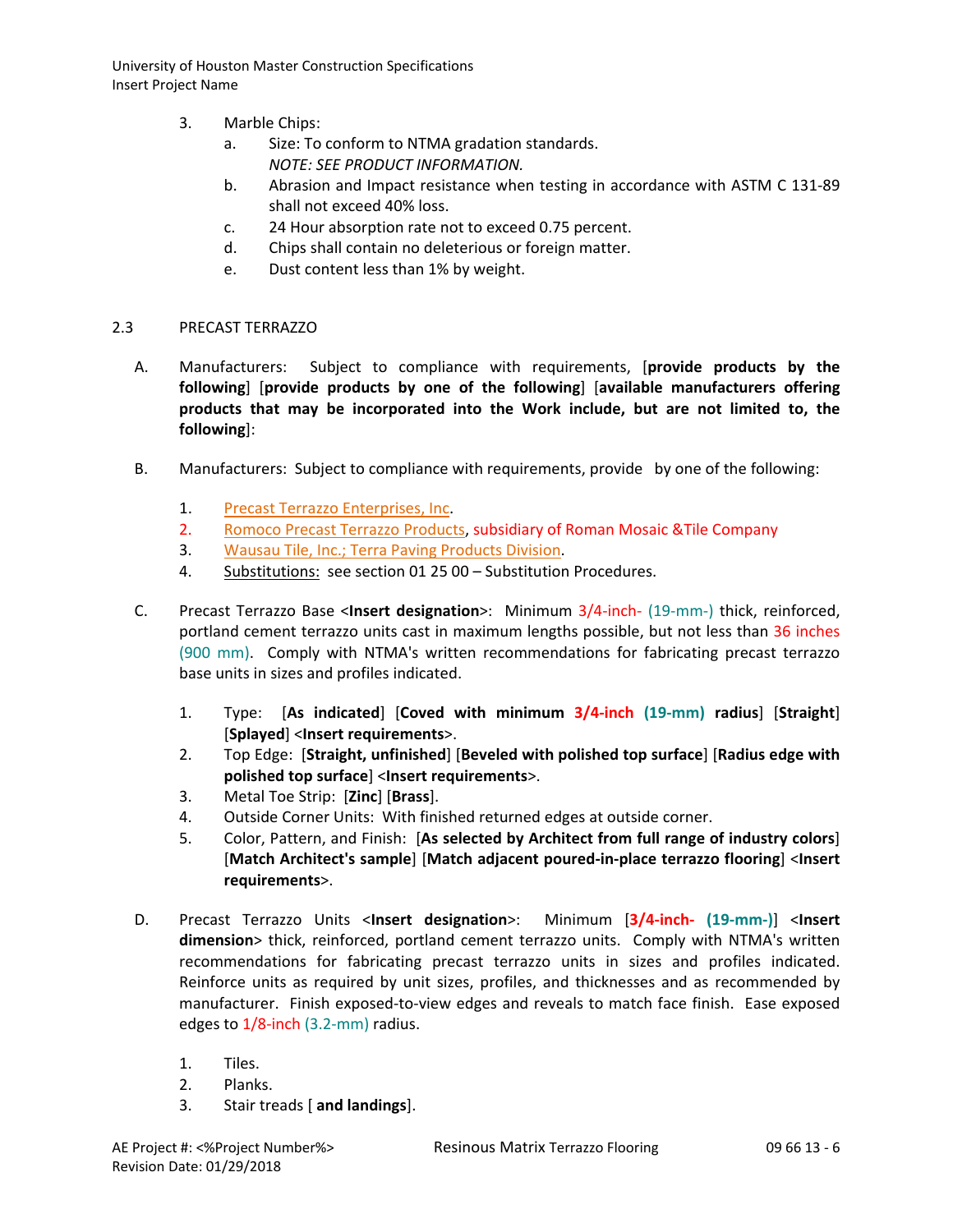- 4. Thresholds.
- 5. Sills.
- 6. Benches.
- 7. Planters.
- 8. Countertops.
- 9. Shower bases.
- 10. <**Insert item**>.
- 11. Color, Pattern, and Finish: [**As selected by Architect from full range of industry colors**] [**Match Architect's sample**] [**Match adjacent poured-in-place terrazzo flooring**] <**Insert requirements**>.
- 2.4 STRIP MATERIALS
	- A. Standard Divider Strips: One-piece, flat-type strips for grouting into sawed joints prepared in substrate.
		- 1. Material: [**As indicated**] [**White-zinc alloy**] [**Brass**] <**Insert requirements**>.
		- 2. Depth: [**As indicated**] [**3/4 inch (19 mm)**] [**1-1/4 inches (32 mm)**] [**2 inches (51 mm)**] <**Insert dimension**>.
		- 3. Width: [**As indicated**] [**0.05 inch (1.27 mm)**] [**1/8 inch (3.2 mm)**] [**1/4 inch (6.4 mm)**] <**Insert dimension**>.
	- B. Heavy-Top Divider Strips: One-piece, flat-type strips for grouting into sawed joints prepared in substrate.
		- 1. Base-Section Material: [**As indicated**] [**White-zinc alloy**] [**Galvanized steel**] <**Insert requirements**>.
		- 2. Top-Section Material: [**As indicated**] [**White-zinc alloy**] [**Brass**] [**Plastic, in color selected from full range of industry colors**] <**Insert requirements**>.
		- 3. Depth: [**As indicated**] [**3/4 inch (19 mm)**] [**1-1/4 inches (32 mm)**] [**2 inches (51 mm)**] <**Insert dimension**>.
		- 4. Top-Section Width: [**As indicated**] [**1/8 inch (3.2 mm)**] [**1/4 inch (6.4 mm)**] [**1/2 inch (12.7 mm)**] <**Insert dimension**>.
	- C. Heavy-Top Angle Divider Strips: One-piece, L-type angle strips with anchoring device and in depth required for topping thickness indicated.
		- 1. Material: [**As indicated**] [**White-zinc alloy**] [**Brass**] [**Plastic, in color selected from full range of industry colors**] <**Insert requirements**>.
		- 2. Top-Section Width: [**As indicated**] [**1/8 inch (3.2 mm)**] [**1/4 inch (6.4 mm)**] [**3/8 inch (9.5 mm)**] [**1/2 inch (12.7 mm)**] <**Insert dimension**>.
	- D. Control-Joint Strips: Separate, double L-type angles, positioned back to back, that match material and color of divider strips and in depth required for topping thickness indicated.
	- E. Accessory Strips: Match divider-strip width, material, and color unless otherwise indicated. Use the following types of accessory strips as required to provide a complete installation: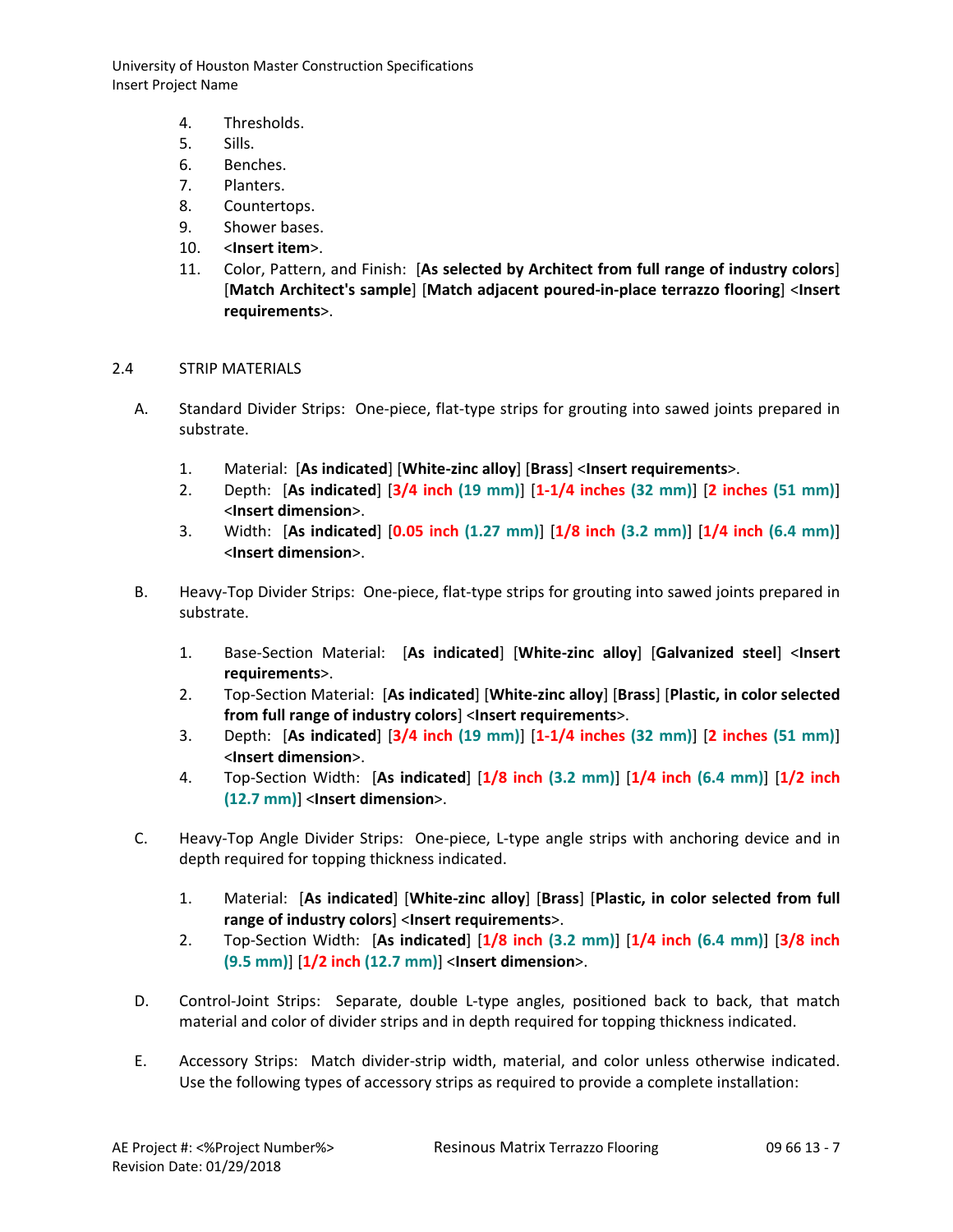- 1. Base-bead strips for exposed top edge of terrazzo base.
- 2. Edge-bead strips for exposed edges of terrazzo.
- 3. Nosings for terrazzo stair treads and landings.
- 4. <**Insert requirements**>.
- F. Abrasive Strips: [**Three-line**] [**Two-line**] [**One-line**] [**Abrasive nosing strip and two-line**] <**Insert requirements**> abrasive inserts at nosings. Silicon carbide or aluminum oxide, or combination of both, in epoxy-resin binder and set in channel.
	- 1. Width: [**1/2 inch (12.7 mm)**] <**Insert dimension**>.
	- 2. Depth: As required by terrazzo thickness.
	- 3. Length: [**4 inches (100 mm) less than stair width**] [**As indicated**] <**Insert dimension**>.
	- 4. Color: [**As selected by Architect from full range of industry colors**] <**Insert requirements**>.

## 2.5 MISCELLANEOUS ACCESSORIES

- A. Strip Adhesive: Recommended by manufacturer for this use.
	- 1. Adhesives shall have a VOC content of 70 g/L or less when calculated according to 40 CFR 59, Subpart D (EPA Method 24).
	- 2. Adhesives shall comply with the testing and product requirements of the California Department of Health Services' "Standard Practice for the Testing of Volatile Organic Emissions from Various Sources Using Small-Scale Environmental Chambers."
- B. Anchoring Devices:
	- 1. Strips: Provide mechanical anchoring devices or adhesives for strip materials as recommended by manufacturer and as required for secure attachment to substrate.
	- 2. Precast Terrazzo: Provide mechanical anchoring devices as recommended by fabricator for proper anchorage and support of units for conditions of installation and support.
- C. Isolation and Expansion-Joint Material: Closed-cell polyethylene foam, nonabsorbent to liquid water and gas, and non-outgassing in unruptured state; butyl rubber; rubber; or cork; [**in width indicated**] [**minimum 1/2 inch (12.7 mm) wide**] <**Insert dimension**>.
- D. Terrazzo Cleaner: Chemically neutral cleaner with pH factor between 7 and 10 that is biodegradable, phosphate free, and recommended by cleaner manufacturer for use on terrazzo type indicated.
- E. Sealer: Slip- and stain-resistant, penetrating-type sealer that is chemically neutral; does not affect terrazzo color or physical properties; is recommended by sealer manufacturer; and complies with NTMA's "Terrazzo Specifications and Design Guide" for terrazzo type indicated.
	- 1. Surface Friction: Not less than 0.6 according to ASTM D 2047.
	- 2. Acid-Base Properties: With pH factor between 7 and 10.
	- 3. Shall not discolor or amber.
	- 4. Flash point: ASTM D-56, 80 degrees Fahrenheit minimum, where applicable.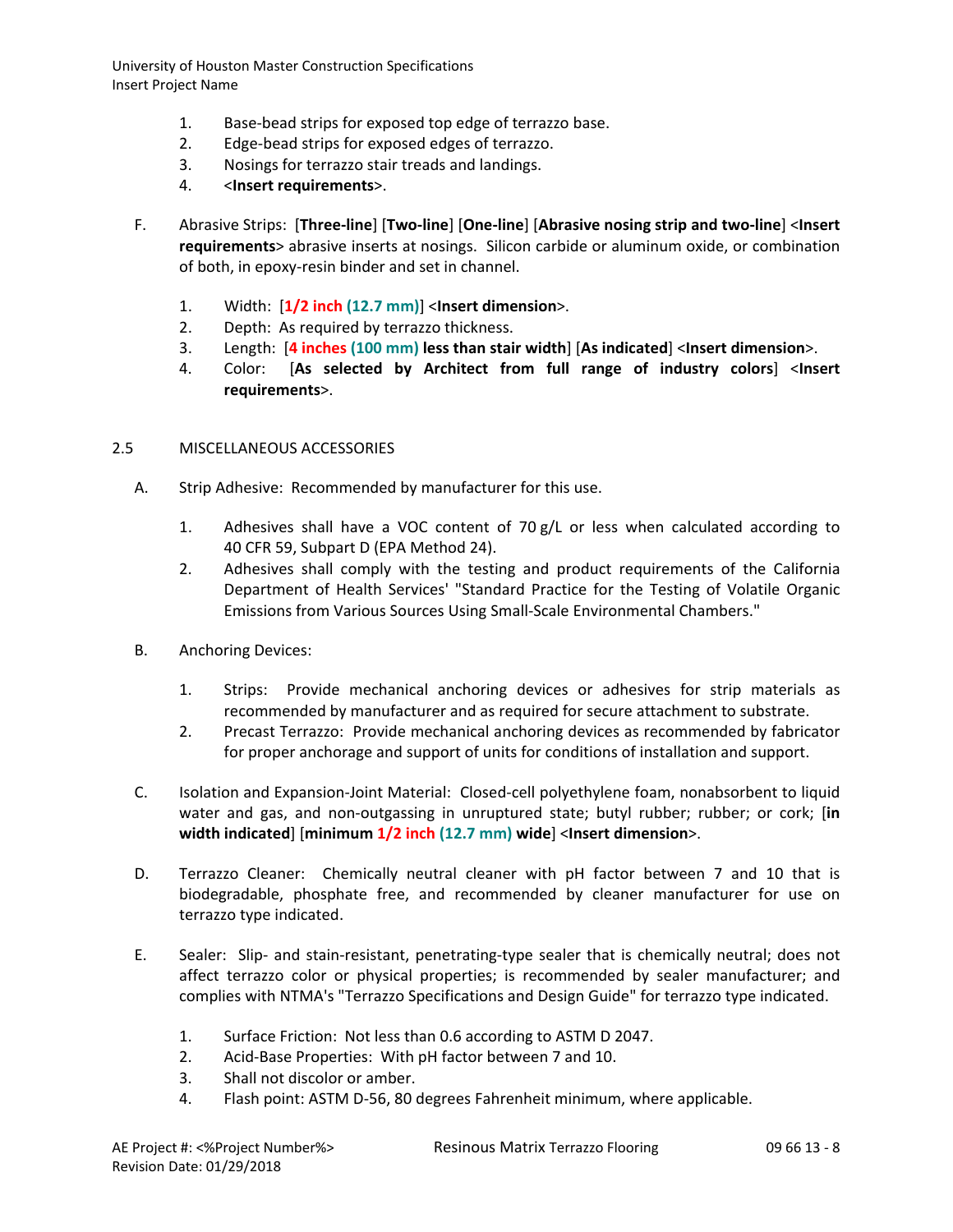- 5. U/L listed as "Slip Resistant."
- 6. Sealers shall have a VOC content of 200  $g/L$  or less when calculated according to 40 CFR 59, Subpart D (EPA Method 24).

# PART 3 - EXECUTION

## 3.1 EXAMINATION

- A. Examine substrates and areas, with Installer present, for compliance with requirements for installation tolerances and other conditions affecting performance of the Work.
- B. Proceed with installation only after unsatisfactory conditions, including levelness tolerances, have been corrected.

## 3.2 PREPARATION

- A. Clean substrates of substances, including oil, grease, and curing compounds, that might impair terrazzo bond. Provide clean, dry, and neutral substrate for terrazzo application.
	- 1. Roughen concrete substrates before installing terrazzo system according to NTMA's written recommendations.
- B. Verify that concrete substrates are dry and moisture-vapor emissions are within acceptable levels according to manufacturer's written instructions.
	- 1. Moisture Testing: Perform tests indicated below.
		- a. Calcium Chloride Test: Perform anhydrous calcium chloride test per ASTM F 1869. Proceed with installation only after substrates have maximum moisture-vapor-emission rate of [**3 lb of water/1000 sq. ft. (1.36 kg of water/92.9 sq. m)**] <**Insert rate**> in 24 hours.
			- 1) Perform tests so that each test area does not exceed [**200 sq. ft. (18.6 sq. m)**] <**Insert area**>, and perform not less than two tests in each installation area and with test areas evenly spaced in installation areas.
		- b. In-Situ Probe Test: Perform relative-humidity test using in-situ probes per ASTM F 2170. Proceed with installation only after substrates have a maximum [**75**] <**Insert number**> percent relative-humidity-level measurement.
		- c. Test Method: Test for moisture content by [**method recommended in writing by terrazzo manufacturer**] <**Insert test method**>. Proceed with installation only after substrates pass testing.
- C. Protect other work from water and dust generated by grinding operations. Control water and dust to comply with environmental protection regulations.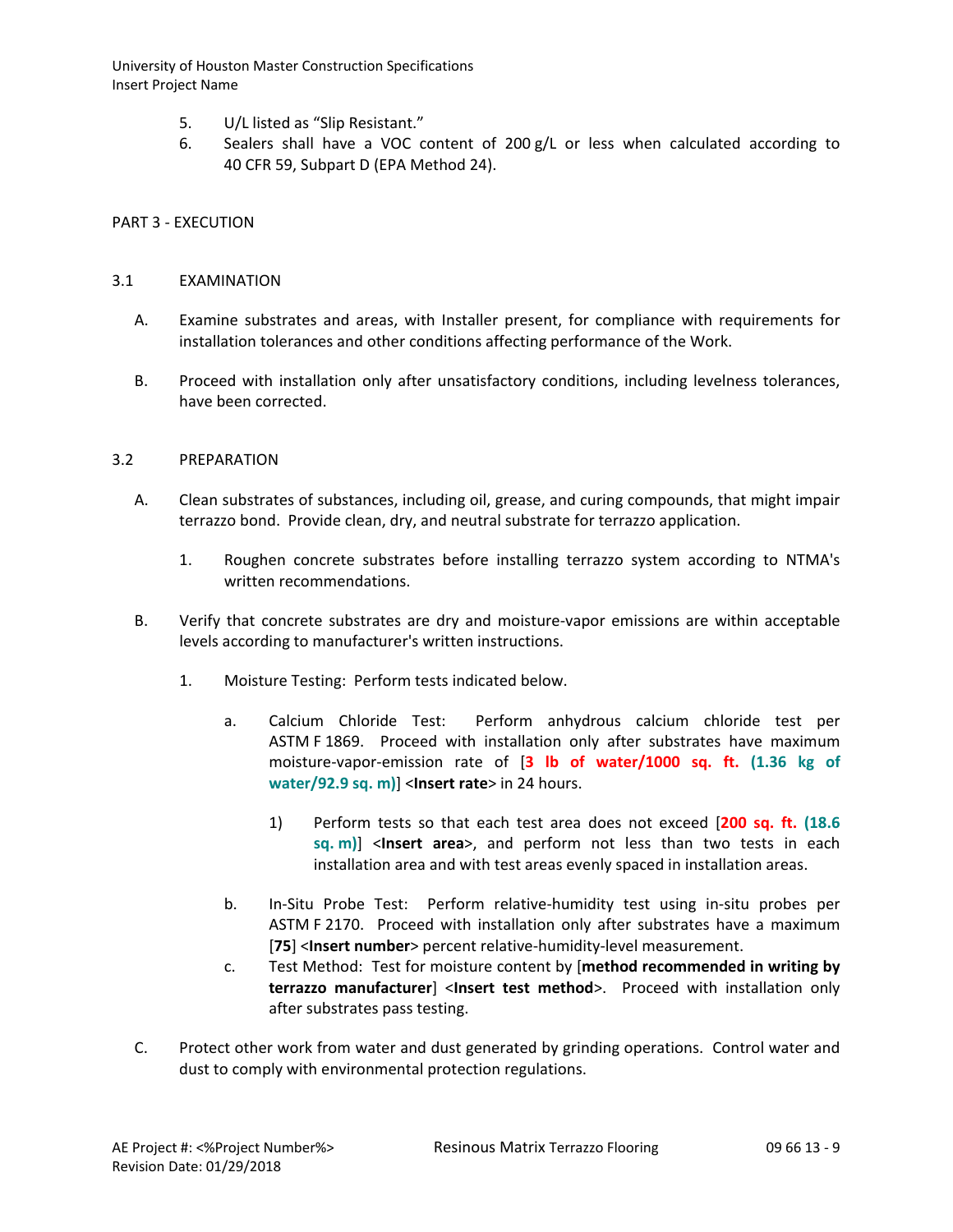> 1. Erect and maintain temporary enclosures and other suitable methods to limit water damage and dust migration and to ensure adequate ambient temperatures and ventilation conditions during installation.

# 3.3 INSTALLATION, GENERAL

- A. Comply with NTMA's written recommendations for terrazzo and accessory installation.
- B. Installation Tolerance: Limit variation in terrazzo surface from level to [**1/4 inch in 10 feet (6.4 mm in 3 m)**] <**Insert dimensions**>; noncumulative.
- C. Strip Materials:
	- 1. Divider and Control-Joint Strips:
		- a. Locate divider strips [**over each edge of steel beams and girders**] [**centered over steel beams and joists**] [**directly over control joints, breaks, and saw cuts in concrete slabs**] [**in locations indicated**] <**Insert requirements**>.
		- b. Install control-joint strips [**back to back and directly above concrete-slab control joints**] [**in locations indicated**] <**Insert requirements**>.
		- c. Install control-joint strips with [**1/4-inch (6.4-mm)**] <**Insert dimension**> gap between strips, and install sealant in gap.
		- d. Install strips in adhesive setting bed without voids below strips, or mechanically anchor strips as required to attach strips to substrate, as recommended by strip manufacturer.
	- 2. above concrete-slab expansion joints.
	- 3. Accessory Strips: Install as required to provide a complete installation.
	- 4. Abrasive Strips: Install with surface of abrasive strip positioned [**1/16 inch (1.6 mm)**] <**Insert dimension**> higher than terrazzo surface.

# 3.4 POURED-IN-PLACE TERRAZZO INSTALLATION

- A. Pour in place and seed additional aggregates in matrix to uniformly distribute granular material and produce a surface with a minimum of 70 percent aggregate exposure. Cure and finish terrazzo according to NTMA's "Terrazzo Specifications and Design Guide" for terrazzo type indicated.
- B. Grinding: Delay fine grinding until heavy trade work is complete and construction traffic through area is restricted.

# 3.5 PRECAST TERRAZZO INSTALLATION

A. Install precast terrazzo units using method recommended by NTMA and manufacturer unless otherwise indicated.